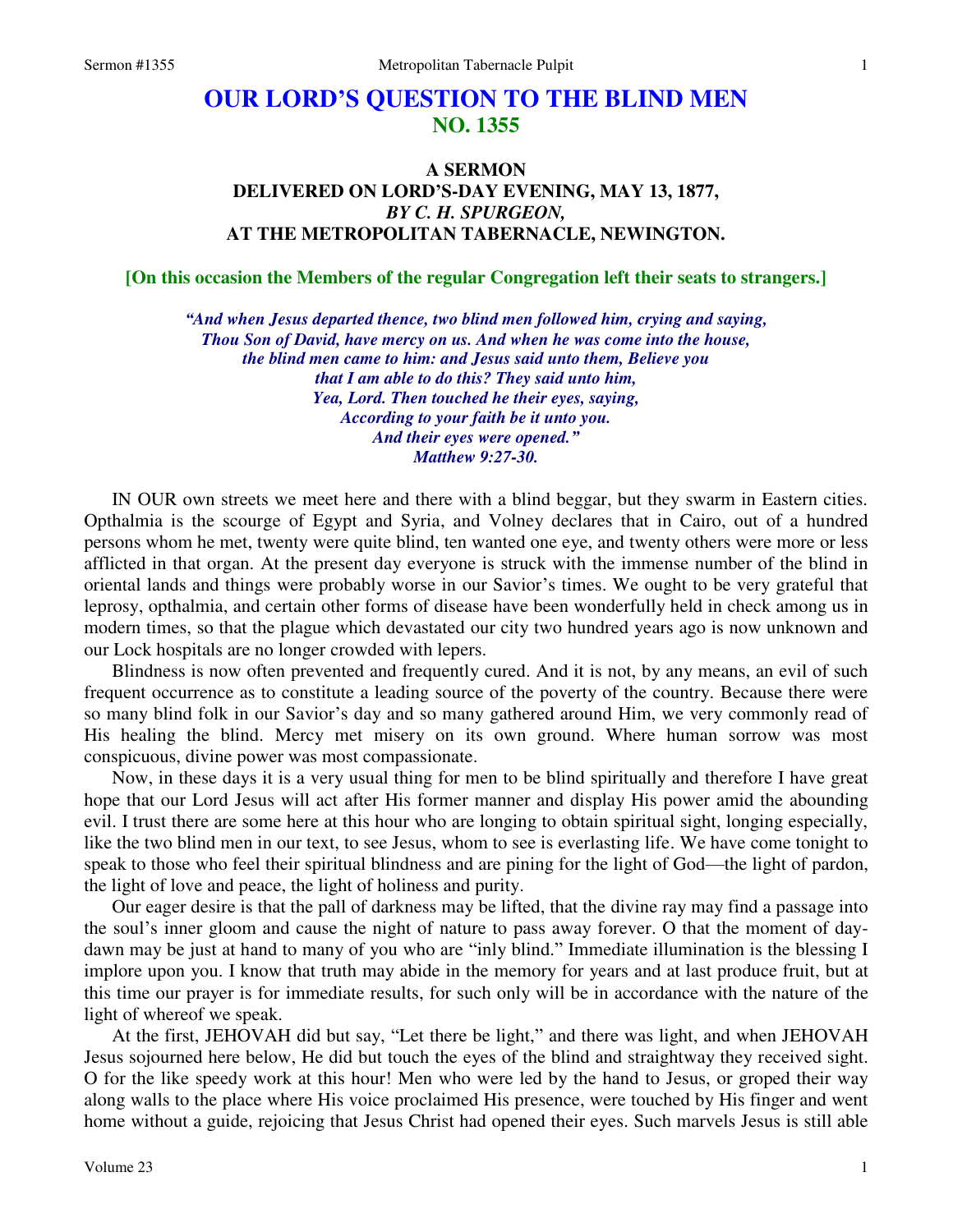to perform and depending upon the Holy Spirit, we will preach His Word and watch for the signs following, expecting to see them at once.

Why should not hundreds of you who came into this Tabernacle in nature's blackness go forth from it blessed with the light of heaven? This, at any rate, is our heart's inmost and uppermost desire, and at this we aim with concentrated faculties. Come with us, then, to the text and be at once friendly enough to yourselves to be willing to be affected by the truths which it will bring before you.

**I.** First, in explaining the passage before us, we must call your attention to THE SEEKERS themselves—the two blind men. There is something about them worthy of imitation by all who would be saved.

We notice at once that the two blind men were in *downright earnest*. The word which describes their appeal to Christ is, "crying," and by this is not meant mere speaking, for they are represented as, "crying and saying." Now, crying implies earnest, energetic, pathetic imploring, pleading, and beseeching. Their tones and gestures indicated that theirs was no holiday fancy, but a deep, passionate craving. Imagine yourselves in such a case. How eager you would be for the blessed light if for years you had been compelled to abide in what Milton called, "the ever-during dark." They were hungering and thirsting after sight.

Now, we cannot hope for salvation till we seek it with equal vigor and yet how few are in earnest about being saved. How earnest some men are about their money, their health, or their children! How warm they are upon politics and parish business. But the moment you touch them upon matters of true godliness they are as cool as the Arctic snows. O sirs, how is this? Do you expect to be saved while you are half asleep? Do you expect to find pardon and grace while you continue in listless indifference? If so, you are woefully mistaken, for "the kingdom of heaven suffers violence and the violent take it by force."

Death and eternity, judgment and hell are not things to play with. The soul's eternal destiny is no small matter and salvation by the precious blood of Christ is no trifle. Men are not saved from going down into the pit by a careless nod or a wink. A mumbled, "Our Father," or a hasty "Lord, have mercy upon me," will not suffice. These blind men would have remained blind had they not been in earnest to have their eyes opened. And so, many continue in their sins because they are not in earnest to escape from them. These men were fully awake. Dear hearer, are you? Can you join with me in these two verses?

> *"Jesus, who now art passing by, Our Prophet, Priest, and King Thou art. Hear a poor unbeliever's cry, And heal the blindness of my heart.*

*Urging my passionate request, Thy pardoning mercy I implore, Whoe'er rebuke I will not rest, Till Thou my spirit's sight restore."*

The blind men were *thoroughly persevering* in consequence of being in earnest, for they "followed" Christ and so continued to urge their suit. How did they manage to follow the movements of the Lord? We do not know. It must have been very difficult, for they were blind, but they no doubt asked others the way which the Master had taken and they kept their ears open to every sound. Doubtless they said, "Where is He? Where is Jesus? Lead us. Guide us. We must find Him." We do not know how far our Lord had gone, but we know this, that as far as He had gone they followed. They were so bravely persevering that having reached the house where He was, they did not stay outside waiting till He came out again, but they pressed into the room where He sat. They were insatiable for sight. Their earnest cries took Him off from His preaching, He paused and listened while they said, "Son of David, have mercy on us."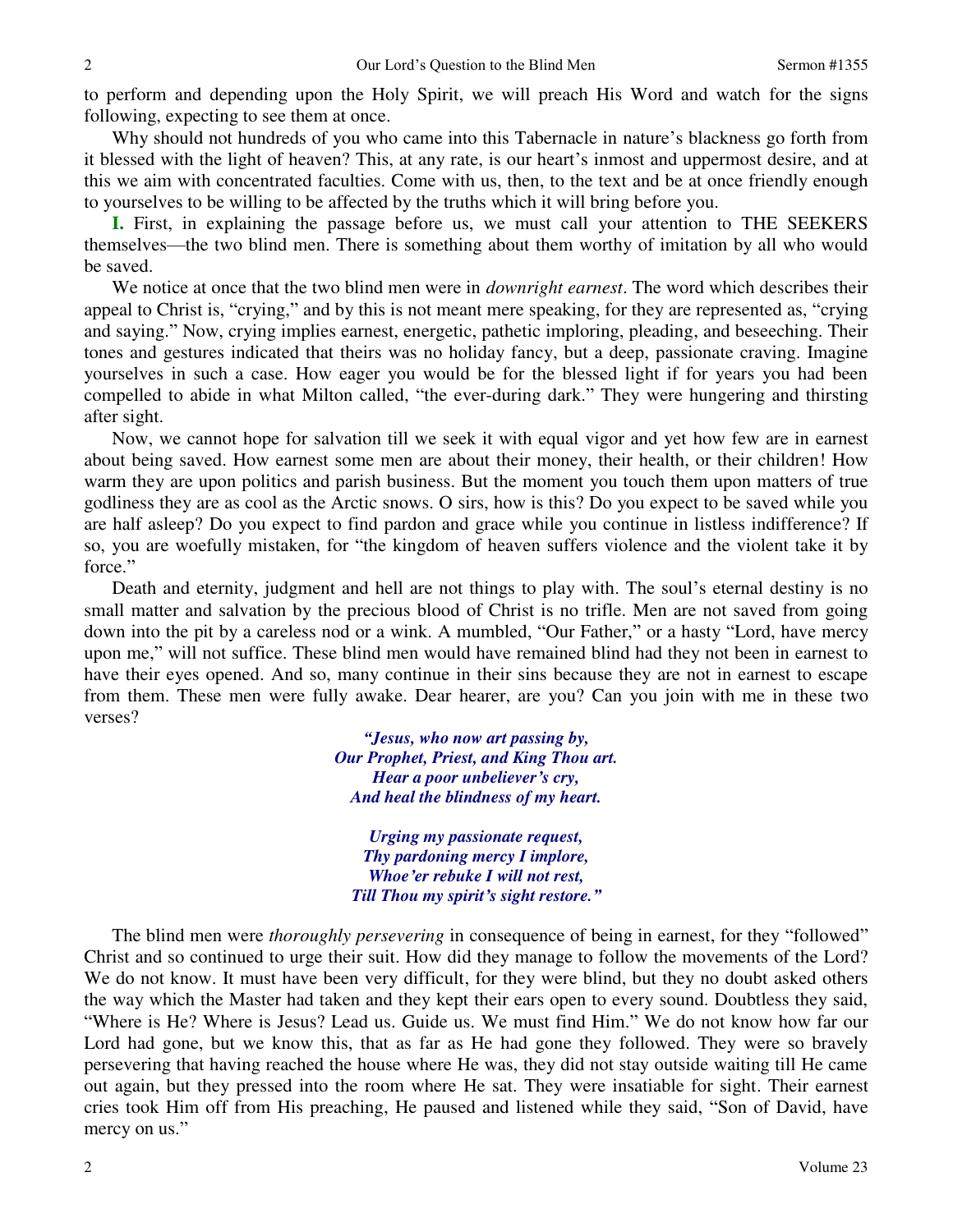Thus does perseverance prevail—no man shall be lost who knows the art of importunate prayer. If you will resolve never to leave the gate of mercy till the porter opens to you, he will assuredly unbar the door. If you grasp the covenant angel with this resolve, "I will not let You go except You bless me," you shall come forth from the place of wrestling more than a conqueror. A mouth open in never-ceasing prayer shall bring about eyes open in full vision of faith. Pray, therefore, in the darkness, even if there be no hope of light, for when God who is light itself moves a poor sinner to plead and cry out before Him with the solemn intent to continue to do so till the blessing comes, He has no thought of mocking that poor crying heart. Perseverance in prayer is a sure sign that the day of the opening of the eyes is near.

The blind men *had a definite object* in their prayers. They knew what they wanted, they were not like children crying for nothing or greedy misers crying for everything. They wanted their sight and they knew it. Too many blind souls are unaware of their blindness and therefore when they pray, they ask for anything except the one thing needful. Many so-called prayers consist in saying very nice words, very pretty, pious sentences, but they are not prayers. Prayer, "to saved ones," is communion with God and to persons seeking salvation, it is asking for what you need and expecting to receive it through the name of Jesus, whose name you plead with God.

3 if e u g e n u t y r y o f u t r s s o s e e ul u n e ul o d e u n t t t f r t f g y d ul d 3 3 s e e ul u n e ul o d e u t t t f r t f g y d ul d 3 3 s e e ul u n e ul o d e u t t f r t f g y d ul d 3 3 s e e t l e v t But what sort of prayer is that in which there is no sense of need, no direct asking, no intelligent pleading? Dear hearer, have you in distinct terms asked the Lord to save you? Have you expressed your need of a new heart, your need of being washed in the blood of Christ, your need of being made God's child, and adopted into His family? There is no praying till a man knows what he is praying for and sets himself to pray for *it*, as if he cared for nothing else. If being already earnest and importunate, he is also instructed and full of definite desires, he is sure to succeed in his pleading. With a strong arm he draws the bow of desire and fits upon the string the sharp arrow of passionate longing, and then with the instructed eye of perception, he takes deliberate aim and therefore we may expect that he will hit the very center of the target. Pray for light, life, forgiveness, salvation, and pray for these with all your soul and as surely as Christ is in heaven, He will give these good gifts to you. Whom did He ever refuse?

These blind men in their prayers *honored Christ,* for they said, "Thou Son of David have mercy on us." The great ones of the land were loath to recognize our Lord as being of the royal seed, but these blind men proclaimed the Son of David right lustily. They were blind, but they could see a great deal more than some with sharp eyes, for they could see that the Nazarene was the Messiah, sent of God to restore the kingdom unto Israel. They gathered from this belief that, as the Messiah was to open blind eyes, Jesus, being the Messiah, could open *their* blind eyes, and so they appealed to Him to perform the tokens of His office, thus honoring Him by a real, practical faith.

This is the manner of prayer which will always speed with heaven, the prayer which crowns the Son of David. Pray, glorifying Christ Jesus in your prayers, making much of Him, pleading much the merit of His life and death, giving Him glorious titles because your soul has a high reverence and a vast esteem of Him. Jesus-adoring prayers have in them the force and swiftness of eagles' wings, they must ascend to God, for the elements of heavenly power are abundant in them. Prayer which makes little of Christ is prayer which God will make little of, but the prayer in which the soul glorifies the Redeemer rises like a perfumed pillar of incense from the Most Holy place and the Lord Himself smells a sweet savor.

Observe also that these two blind men in their prayer *confessed their unworthiness*. "Thou Son of David, have mercy on us." Their sole appeal was to mercy. There was no talk about merit, no pleading of their past sufferings, or their persevering endeavors, or their resolves for the future, but, "Have mercy on us." He will never win a blessing from God who demands it as if he had a right to it. We must plead with God as a condemned criminal appeals to his sovereign, asking for the exercise of the royal prerogative of free pardon. As a beggar asks for alms in the street by pleading his need of it and requesting a gift for charity's sake, so must we apply to the Most High, appealing *ad misericordiam* and directing our supplication to the lovingkindness and tender mercy of the Lord.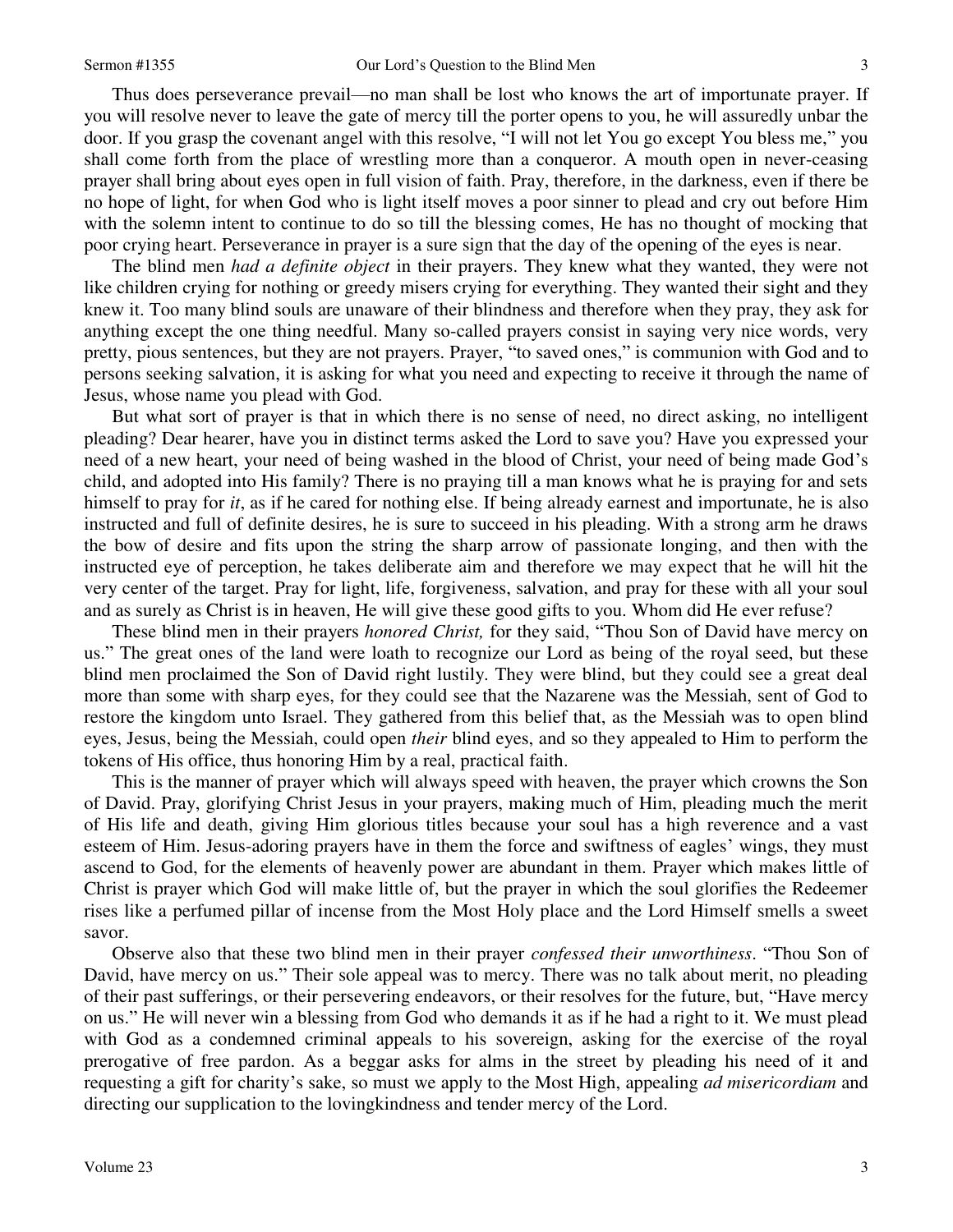We must plead after this fashion, "O God, if You destroy me, I deserve it. If never a comfortable look should come from Your face to me, I cannot complain. But save a sinner, Lord, for mercy's sake. I have no claim upon You whatsoever, but oh, because You are full of grace, look on a poor blind soul that fain would look on You."

My brethren, I cannot put fine words together. I have never occupied myself in the school of oratory. In fact, my heart abhors the very idea of seeking to speak finely when souls are in peril. No, I labor to speak straight home to your hearts and consciences, and if there be in this listening throng any who are listening in the right manner, God will bless the Word to them. "And what kind of listening is that?" say you. Why, that in which the man says, "As far as I perceive that the preacher delivers God's Word, I will follow him and I will do what he describes the seeking sinner as doing. I will pray and plead tonight and I will persevere in my entreaties, laboring to glorify the name of Jesus, and at the same time confessing my own unworthiness. Thus, even thus, will I crave mercy at the hands of the Son of David." Happy is the preacher if he knows that such will be the case.

**II.** Now, we will pause a minute and note, secondly, THE QUESTION WHICH WAS PUT TO THEM.

They sought to have their eyes opened. They both stood before the Lord, whom they could not see, but who could see *them* and could reveal Himself to them by their hearing. He began to question them, not that *He* might know them, but that they might know themselves. He asked only one question, "Believe you that I am able to do this?" That question touched the only thing which stood between them and sight. On their answer depended whether they should go out of that room seeing men or blind. "Believe you that I am able to do this?" Now, I believe that between every seeking sinner and Christ there is only this one question, "Believe you that I am able to do this?" And if any man can truly answer as the men in the narrative did, "Yes Lord," he will assuredly receive the reply, "According to your faith be it unto you."

Let us look, then, at this very weighty question with very serious attention. It concerned *their faith*. "Believe you that I am able to do this?" He did not ask them what kind of characters they had been in the past, because when men come to Christ the past is forgiven them. He did not ask them whether they had tried various means of getting their eyes opened, because whether they had or had not, they were still blind. He did not ask them even whether they thought there might be a mysterious physician who would effect a cure in a future state. No. Curious questions and idle speculations are never suggested by the Lord Jesus.

His inquiries were all resolved into a trial upon one point and that one point is faith. Did they believe that He, the Son of David, could heal them? Why does our Lord everywhere, not only in His ministry, but in the teaching of the apostles, always lay such stress upon faith? Why is faith so essential? It is because of its receptive power. A purse will not make a man rich and yet without some place for his money, how could a man acquire wealth? Faith of itself could not contribute a penny to salvation, but it is the purse which holds a precious Christ within itself, yea, it holds all the treasures of divine love.

If a man is thirsty, a rope and a bucket are not in themselves of much use to him, but yet, sirs, if there is a well near at hand, the very thing that is wanted is a bucket and a rope, by means of which the water can be lifted. Faith is the bucket by means of which a man may draw water out of the wells of salvation and drink to his heart's content. You may sometimes have stopped a moment at a street fountain and have desired to drink, but you found you could not, for the drinking cup was gone. The water flowed, but you could not get at it. It was tantalizing to be at the fountainhead and yet to be thirsty still for want of a little cup.

Now faith is that little cup which we hold up to the flowing stream of Christ's grace. We fill it and then we drink and are refreshed. Hence the importance of faith. It would have seemed to our forefathers an idle thing to lay down a cable under the sea from England to America, and it would be idle now if it were not that science has taught us how to speak by lightning—yet the cable itself is now of the utmost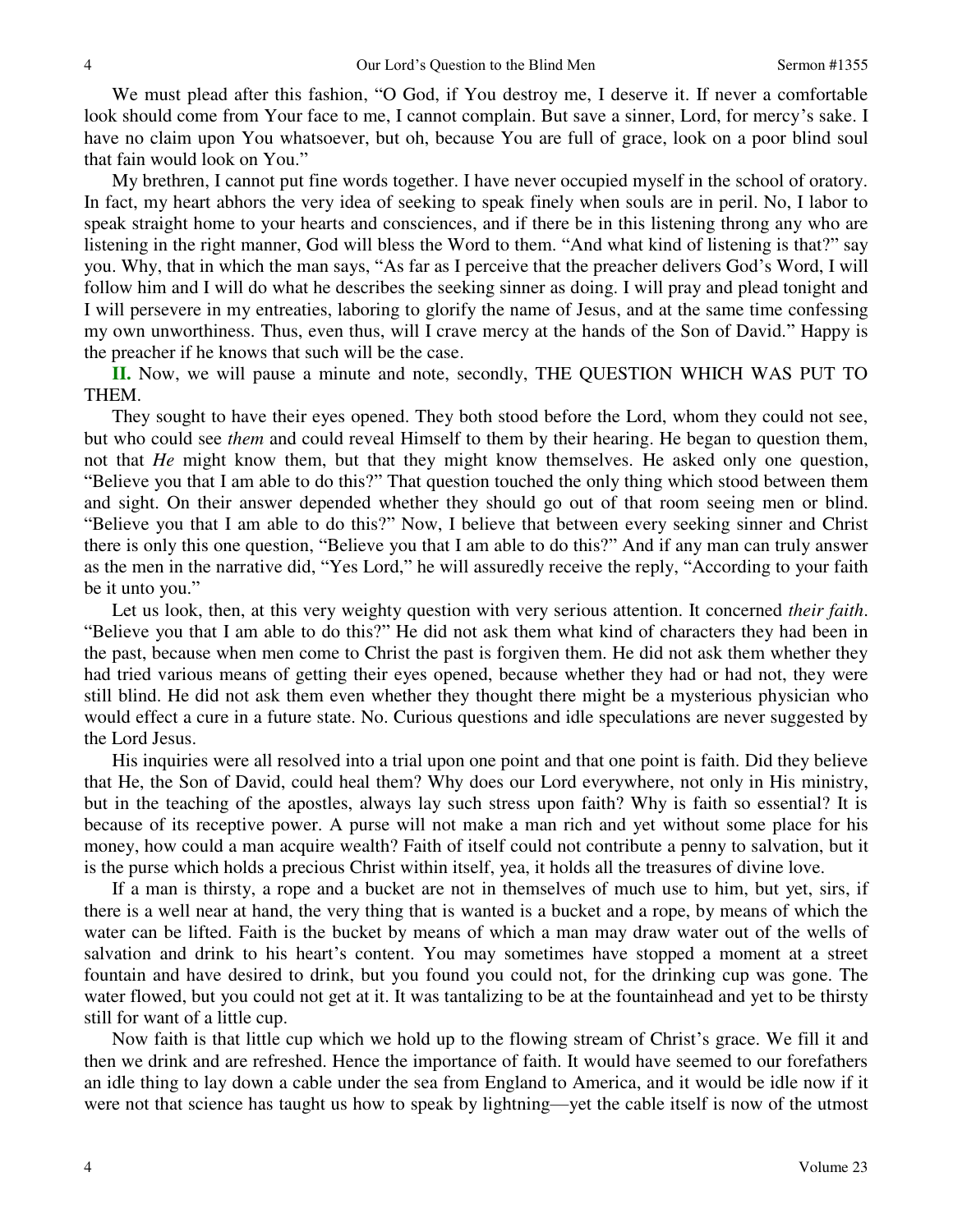importance—for the best inventions of telegraphy would be of no use for purposes of transatlantic communication if there were not the connecting wire between the two continents.

5 c et g c e l d ll a k troya a ou "d on s n f y "t d o – a l, s a f n o – J" f e 5 Faith is just that—it is the connecting link between our souls and God, and the living message flashes along it to our souls. Faith is sometimes weak and comparable only to a very slender thread, but it is a very precious thing for all that, for it is the beginning of great things. Years ago they were wanting to throw a suspension bridge across a mighty chasm, through which flowed far down a navigable river. From crag to crag it was proposed to hang an iron bridge aloft in the air, but how was it to be commenced? They shot an arrow from one side to the other and it carried across the gulf a tiny thread. That invisible thread was enough to begin with. The connection was established. By-and-by, the thread drew a piece of twine, the twine carried after it, a small rope, the rope soon carried a cable across and all in good time came the iron chains and everything else that was needed for the permanent way.

Now, faith is often very weak, but even in that case it is still of the utmost value, for it forms a communication between the soul and the Lord Jesus Christ. If you believe in Him, there is a link between Him and you. Your sinfulness rests on His grace. Your weakness hangs on His strength. Your nothingness hides itself in His all-sufficiency. But if you believe not, you are apart from Jesus and no blessing can flow to you. So the question that I have to address, in my Master's name tonight to every seeking sinner has to do with his faith and nothing else. It does not matter to me whether you are a hundred thousand pounds man or whether you earn a few shillings a week, whether you are a peer or a pauper, whether you are royal or rustic, learned or ignorant. We have the same Gospel to deliver to every man, woman, and child, and we have to lay the stress upon the same point, "Believe you?" If you believe, you shall be saved, but if you believe not, you can not partake of the blessings of grace.

Notice, next, that the question concerned *their faith in Jesus*. "Believe you that *I* am able to do this?" If we were to ask the awakened sinner, "Do you believe that you can save yourself?" his answer would be, "No, that I do not. I know better. My self-sufficiency is dead." If we were then to put the question to him, "Believe you that ordinances and means of grace and sacraments can save you?" if he is an intelligent, awakened penitent, he will reply, "I know better. I have tried them, but in and of themselves they are utter vanity." Truly it is so, there remains in us and around us nothing upon which hope can build, even for an hour.

But the inquiry passes beyond self and casts us upon Jesus only, by bidding us hear the Lord Himself say, "Believe you that I am able to do this?" Now, beloved, we are not talking concerning a merely historical person when we speak about the Lord Jesus Christ. We speak of one who is above all others. He is the Son of the Highest and yet He came to this earth and was born a babe at Bethlehem. He slept upon a woman's bosom and grew up as other children do. He became a man in fullness of stature and wisdom, living here for thirty years or more, doing good.

At the last, this glorious God in human flesh, "died, the just for the unjust, that he might bring us to God," standing in the room and place and stead of guilty man, that He might bear man's punishment that God might be just and yet the justifier of him that believes. He died and was buried, but only for a short time could the grave contain Him. Early in the morning of the third day He rose and left the dead, no more to die. He tarried here sufficiently long for many to see Him alive and really in the body.

No event in history is so well authenticated as the resurrection of Christ. He was seen by individuals alone, and by twos and twenties, and by above five hundred brethren at once. After having lived here a little while, He ascended up into heaven in the presence of His disciples, a cloud receiving Him out of their sight. At this moment He is sitting at the right hand of God in human flesh—that selfsame man who died upon the tree is now enthroned in the highest heavens, Lord of all and every angel delights to do Him homage.

The one question which *He* asks of you tonight, through these poor lips is this, "Believe you that I am able to save you—that I, the Christ of God now dwelling in heaven, am able to save you?" Everything depends upon your answer to that question. I know what your answer ought to be. Surely, if He be God, nothing is impossible or even difficult to Him. If He has laid down His life to make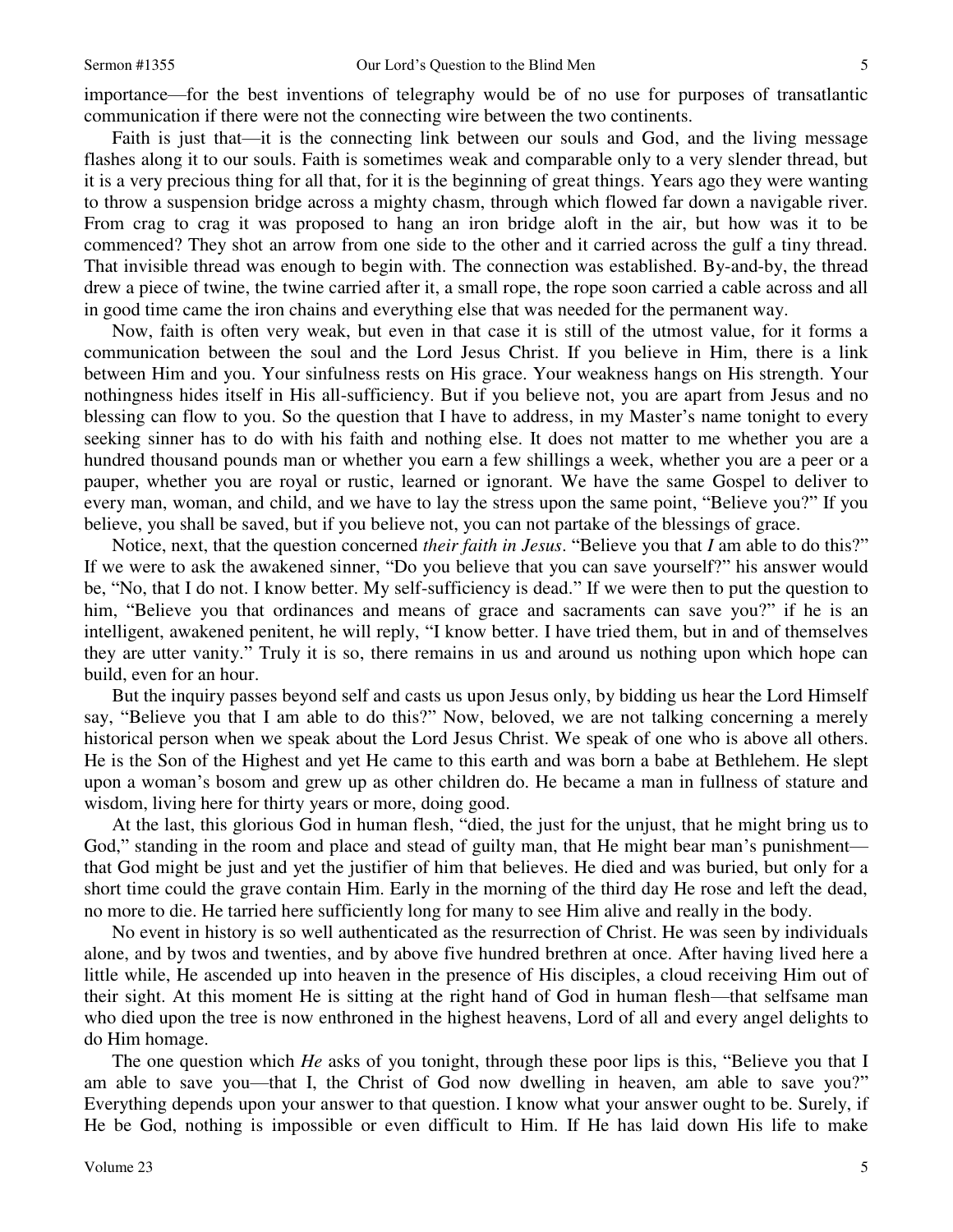atonement, and God has accepted that atonement by permitting Him to rise from the dead, then there must be efficacy in His blood to cleanse me, even me. The answer ought to be, "Yea, Lord Jesus, I believe that You are able to do this."

But now I want to lay stress on another word of my text and I want *you* to lay stress on it, too. "Believe you that I am able to do *this?"* Now, it would have been of no use for these blind men to say, "We believe that You can raise the dead." "No," says Christ, "the matter at hand is the opening of your eyes. Believe you that I am able to do *this?"* They might have replied, "Good Master, we believe that You did staunch the woman's issue when she touched Your garment." "No," says He, "that is not the question. Your eyes have now to be attended to. You need sight and the question about your faith is, believe you that I am able to do *this?"*

Ah, some of you can believe for other people, but we must bring the question more fully home to you and say, "Believe you that Christ is able to save *you*—even *you*? Is He able to do *this?"* Possibly I address someone who has gone very far in sin. It may be, my friend, you have crowded a great deal of iniquity into a short space. You went in for a short life and a merry one, and according to your present prospects you are likely enough to have a short life, but the merriment is pretty nearly over with you already and as you look back upon your life, you reflect that never did a young man or a young woman throw life away more foolishly than you have done.

Now then, do you desire to be saved? Can you say from your heart that you do? Answer me, then, this further question, Do you believe that Jesus Christ is able to do *this,* namely, to blot out all *your* sins, to renew *your* heart, and to save *you* tonight? "Oh, sir, I do believe He is able to forgive sin." But believe you that He is able to forgive *your* sin? You, yourself are the case in hand. How holds your faith on that point? Let the cases of others alone just now and consider yourself. Believe you that He is able to do *this? This*—this sin of yours, this misspent life—is Jesus able to cope with *this?* On your answer to that question everything depends. It is an idle faith which dreams of believing in the Lord's power over others, but then declares that it has no confidence in Him for itself. You must believe that He is able to do *this*—this which concerns you or you are for all practical purposes an unbeliever.

I know I am speaking to a great many persons who never did go into the vices of the world. I thank God on your behalf that you have been kept in the ways of morality and sobriety and honesty. Yet I have known that some of you almost wish, or at least it has occurred to you that you might almost wish—that you had been great, open sinners, that you might be preached to as open sinners are, and that you might see a change in yourself equal to what you have seen in some of them, about whose conversion you can never doubt.

Do not indulge in so unwise a wish, but listen while I put this question to you also. Your case is that of a moralist who has obeyed every outward duty, but has neglected his God—the case of a moralist who feels as if repentance were to him impossible, because he has been so long eaten up with selfrighteousness that he knows not how to cut out the gangrene. The Lord Jesus Christ can as easily save you from your self-righteousness as He can save another from his guilty habits. Do you believe that He is able to do *this?* Come now, do you believe that He is able to meet *this,* your own peculiar case? Give me a "yes" or a "no" to this question.

"Alas," cries one of you, "my heart is so hard." Do you believe that He can soften it? Suppose it is as hard as granite—do you now believe that the Christ of God can turn it into wax in a moment? Suppose your heart is as fickle as the wind and waves of the sea—can you believe that He can make you stableminded and settle you upon the Rock of Ages forever? If you believe in Him, He will do this for you, for according to your faith shall it be unto you. But I know the pinch lies here. Everybody tries to run away to the thought that he does believe in Christ's power for others, but he trembles for himself. But I must hold each man to the point which concerns himself. I must buttonhole you and bring you to the real test. Jesus asks each one of you, "Believe you that I am able to do *this?"*

"Why," says one, "it would be the most surprising thing that the Lord Jesus ever did if He were to save me tonight." Do you believe that He can do it? Will you trust Him to do it now? "But it will be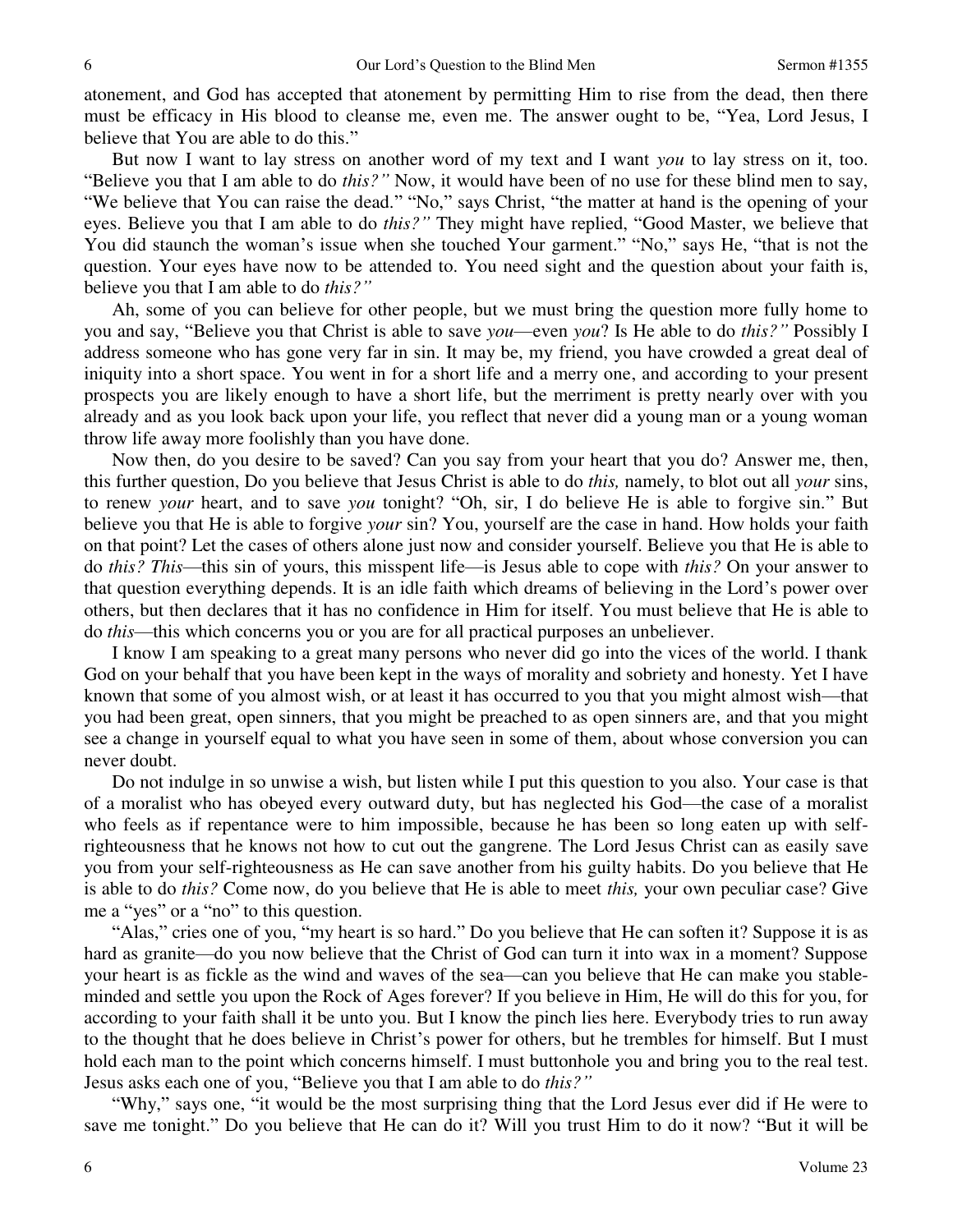such a strange thing, such a miracle!" The Lord Jesus works strange things, it is the way of Him. He was ever a miracle-worker. Can you believe Him able to do this for you, even this, which is now needed to save you?

7 so nd reuu nuted general de gef I revos edder und en general de gef I revos edder und hed yauted 7 It is wonderful, the power which faith has—power over the Lord Jesus Himself. I have often experienced in my little way how confidence will master you. Have you not frequently been conquered by the trustfulness of a tiny child? The simple request was too full of trust to be refused. Have you ever been grasped by a blind man at a street crossing who has said to you, "Sir, would you take me across the road?" And then, perhaps, he has said somewhat cunningly, "I know by the tone of your voice that you are kind. I feel I can trust myself with you." At such a time you have felt that you were in for it—you could not let him go.

And when a soul says to Jesus, "I know You can save me, my Lord. I know You can, therefore in You do I trust," why He cannot shake you off. He cannot wish to do so, for He has said, "Him that comes to me, I will in no wise cast out." I sometimes tell a story to illustrate this. It is a simple tale enough, but it shows how faith wins everywhere. Many years ago my garden happened to be surrounded by a hedge, which looked green, but was a poor protection. A neighbor's dog was very fond of visiting my garden and as he never improved my flowers, I never gave him a cordial welcome.

Walking along quietly one evening, I saw him doing mischief. I threw a stick at him and advised him to go home, but how did the good creature reply to me? He turned round and wagged his tail, and in the merriest manner picked up my stick and brought it to me, and laid it at my feet. Did I strike him? No, I am not a monster. I should have been ashamed of myself if I had not patted him on the back and told him to come there whenever he liked. He and I were friends directly, because, you see, he trusted me and conquered me.

Now, simple as the story is, that is just the philosophy of a sinner's faith in Christ. As the dog mastered the man by confiding in him, so a poor guilty sinner does, in effect, master the Lord Himself by trusting Him when he says, "Lord, I am a poor dog of a sinner and You might drive me away, but I believe You to be too good for that. I believe You can save me, and lo! I trust myself with You. Whether I am lost or saved, I trust myself with You." Ah, dear heart, you will never be lost if you thus trust. He who trusts himself with Jesus has given the answer to the question, "Do you believe that I am able to do this?" and there is nothing now left but for him to go his way and rejoice, for the Lord has opened his eyes and saved him.

**III.** Now, thirdly, THAT QUESTION WAS A VERY REASONABLE ONE.

"Believe you that I am able to do this?" Just a minute, let me show that it was a very reasonable question for Christ to put and equally reasonable for me to urge home upon many here present. Our Lord Jesus might have said, "If you do not believe that I am able to do this, *why did you follow Me?* Why did you follow *Me* more than anybody else? You have been after Me down the streets and you have come into this house after Me. Why have you done this if you do not believe that I am able to open your eyes?"

So a large proportion of you who are here tonight attend a place of worship. You like to be there, but why, if you do not believe Jesus? What do you go there for? Do you go to seek a Savior who cannot save you? Do you foolishly seek after one in whom you cannot trust? I have never heard of such madness as for a sick man to run after a doctor in whom he has no confidence. And do you come here tonight and attend your places of worship at other times without having any faith in Jesus? Then why do you come? What inconsistent people you must be.

Again, these blind men had been praying to Jesus to open their eyes, but *why did they pray?* If they did not believe that Jesus could heal them, their prayers were a mockery. Would you ask a man to do a thing which you knew he could not do? Must not prayer always be measured by the quantity of faith that we put into it? Now I know that some of you have been in the habit of prayer ever since you were little children. You scarcely ever go to bed at night without repeating the form of prayer your mother taught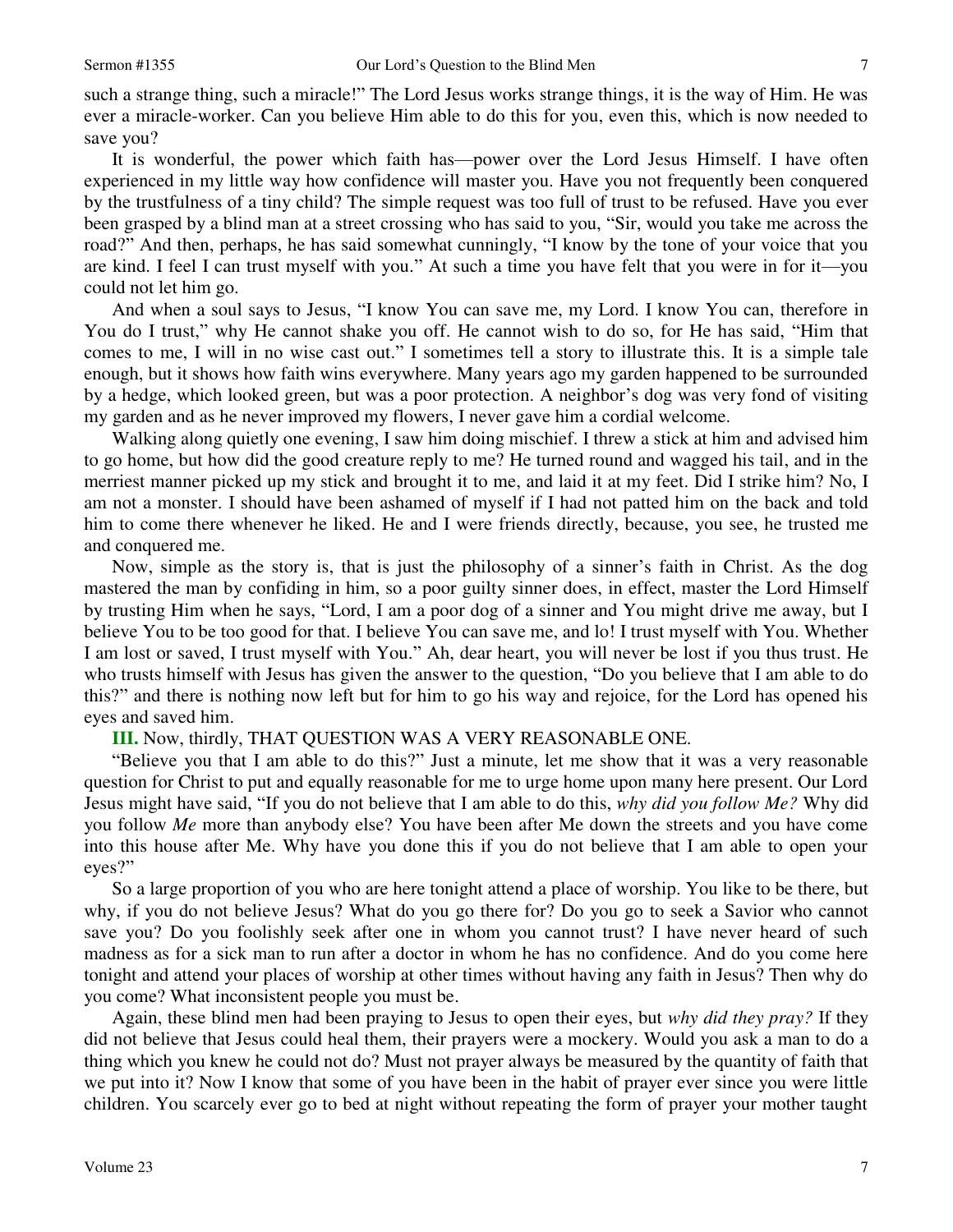you. Why do you do that if you do not believe that Jesus Christ can save you? Why ask Him to do what you do not believe He can do? What strange inconsistency—to pray without faith!

Moreover, these two blind men had called Jesus Christ the "Son of David." Why had they thus *confessed His Messiahship?* The most of you do the same. I suppose that out of this congregation there are very few who doubt the deity of Christ. You believe in the Word of God—you do not doubt that it is inspired—you believe that Jesus Christ has lived and died and gone into His glory. Well, then, if you do not believe that He is able to save you, what do you mean by saying that He is God? God and yet not able? A dying, bleeding, atoning, sacrifice, and yet not able to save? Oh, man, your nominal creed is not your true one. If you were to write your true creed out it would run something like this, "I do not believe in Jesus Christ as the Son of God or that He has made a full atonement for sin, for I do not believe that He is able to save me." Would not that be correct and all of a piece?

Well, then, I charge you by your frequent hearings of the Word, by your habitual prayers, and by your profession of being believers in that grand old Bible, answer me—How is it that you do not believe in Jesus? Sirs, He must be able to save you. Do you know it is some seven-and-twenty years or more since I put my trust in Him and I must speak of Him as I find. In every hour of darkness, in every season of despondency, in every time of trial, I have found Him faithful and true. And as to trusting Him with my soul, if I had a thousand souls I would trust them with Him and if I had as many souls as there are sands upon the seashore, I would not ask for a second Savior, but would just put them all into that dear hand which was pierced with the nail, that He might grasp me and hold me fast forever. He is worthy of your trust and your trust is all He asks of you. Knowing that He is able—and you cannot doubt that He is willing, seeing that He has died—He asks you to act upon your belief that He is able to save you and trust yourself to Him.

**IV.** Now, I must not detain you much longer and therefore I want you to notice THE ANSWER which these blind men gave to His question.

They said to Him, "Yea, Lord." Well, now, I have been pressing that question upon you and I again repeat it. Believe you that Christ is able to save *you,* that He is able to do this, to touch your case in all its specialty? Now for your answer. How many will say, "Yea, Lord"? I am half inclined to ask you to say it aloud, but I will rather beg you to say it in your secret souls—"Yea, Lord." And now may God the Holy Spirit help you to say it very *distinctly,* without any holding back and mental reservation, "Yea, Lord. Blind eye, dumb tongue, cold heart—I believe that You are able to change them all and I rest myself on You, to be renewed by Your divine grace." Say it and mean it. Say it decidedly and distinctly, with your whole heart, "Yea, Lord."

Notice that the two men replied *immediately*. The question was no sooner out of Christ's mouth than they gave the answer, "Yea, Lord." There is nothing like being prompt in your answers, for when you ask a man a question and you say, "Believe you that I am able to do this?" and he stops, rubs his forehead, strokes his head, and at last says, "Y-y-yes," does not such a "yes" sound uncommonly like "no"? The best "yes" in the world is the "yes" which leaps forth directly.

"Yes, Lord, bad as I am, I believe You can save me, for I know Your precious blood can take away every stain. Though I am an old sinner, though I am an aggravated sinner, though I am one who has gone back from a profession of religion, and have played the backslider's part, though I seem to be an outcast from society, though I do not at this time feel as I could wish to feel, and am the very reverse of what I ought to be, yet I do believe that if Christ has died for sinners, that if the eternal Son of God has gone into heaven to plead for sinners, then He must be 'able to save to the uttermost them that come unto God by him,' and I come to God tonight by Him and I do believe that He is able to save even me." That is the kind of answer which I long to get from you all. May the Spirit of God produce it!

**V.** Then see OUR LORD'S RESPONSE to their answer.

He said, "According to your faith be it unto you." As much as if He had said—If you believe in Me there is light for your blind eyes. So true the faith, so true the sight. If you believe decidedly and fully, you shall not have one eye opened or both eyes half opened, but all your sight shall be given to you.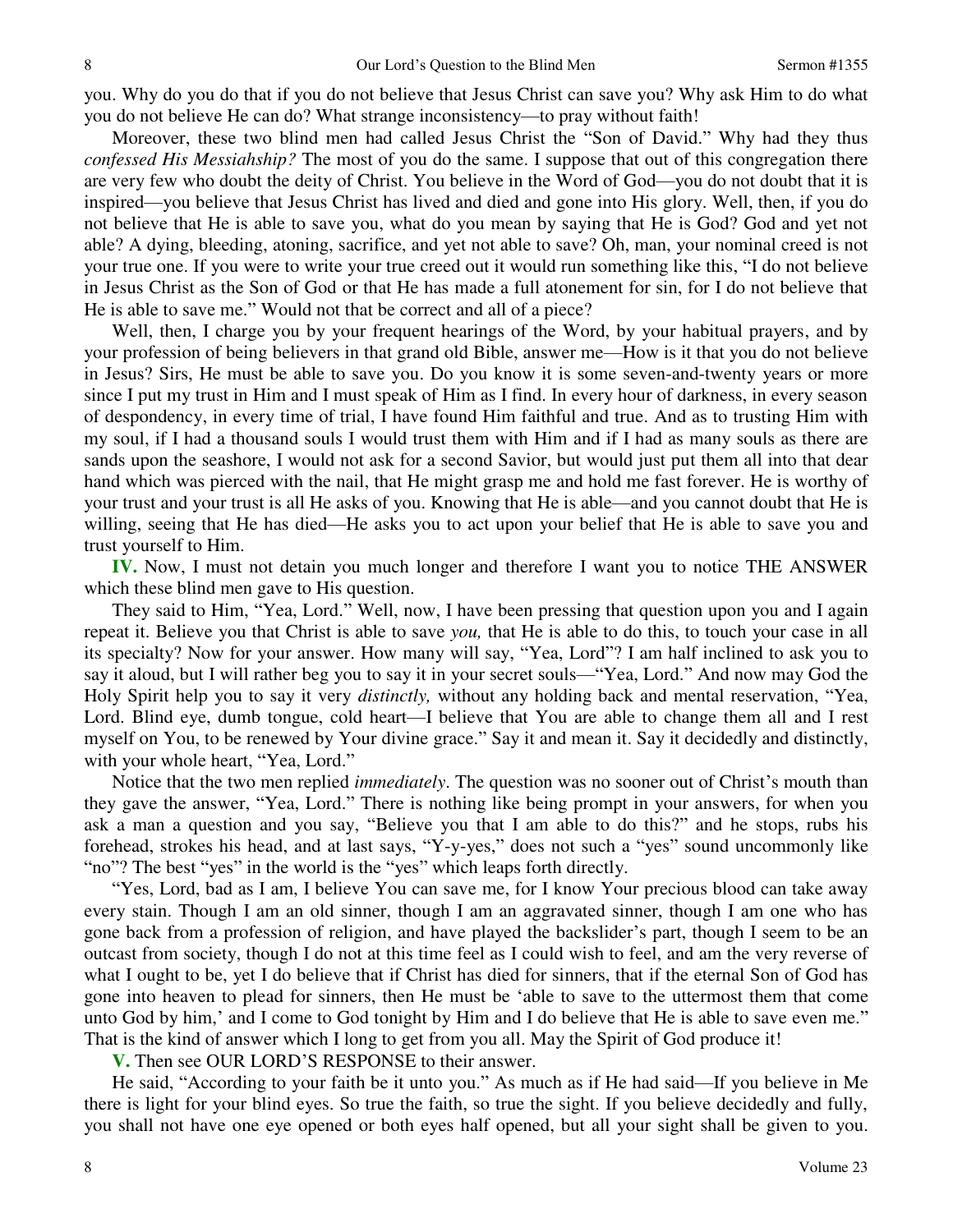Decided faith shall clear away every speck and make your vision strong and clear. If your answer is quick, so shall My answer be. You shall see in a moment, for you at once believed.

9 shruty, odhood dypyfeutedu syekduty aendosad eer. 9 9 shruty, odhood dypyfeutedu syekduty aendosad eer. 9 The Lord's power just kept touch with their faith. If their faith was true, His cure was true. If their faith was complete, His cure was complete and if their faith said, "yes," directly, He give them sight directly. If you are a long while in saying, "yes," you will be a long while in getting peace, but if you say tonight, "I will venture it, for I see it is so. Jesus must be able to save me. I will give myself up to Him." If you do that at once, you shall have instantaneous peace—yes, in that very seat, young man, you who are burdened tonight shall find rest. You shall wonder where the burden has gone and look round and find that it has vanished, because you have looked to the Crucified One and trusted all your sins with Him. Your bad habits, which you have been trying in vain to conquer, which have forged fresh chains to hold you fast, you shall find them fall from off you, like spiders' webs. If you can but trust Jesus to break them and give yourself up to Him to be renewed by Him, it shall be done and done tonight and heaven's eternal arches shall ring with shouts of sovereign grace.

Thus I have put the whole matter before you. My only hope is that God the blessed Spirit will lead you to seek as the blind men sought, and especially to trust as they trusted.

This last word. There are some persons who are specially diligent in finding out reasons why they should not be saved. I have battled with some such by the half-hour together and they always finish up with, "Yes, that is true, sir, but"—and then we try and chop that "but" to pieces, but after a while they find another and say, "Yes, I now see that point, but"—so they buttress their unbelief with "buts." If anybody here should be willing to give you a thousand pounds, can you tell me any reason why he should not? Well, I fancy if he were to come to you and present you with a bank note for that amount you would not worry yourself to discover objections. You would not keep on saying, "I should like the money, but"—no, if there were any reason why you should not have it, you would let other people find it out. You would not labor and cudgel your brains to try and find out arguments against yourself—you are not so much your own enemy.

And yet with regard to eternal life, which is infinitely more precious than all the treasures of this world, men act most absurdly and say, "I earnestly desire it and Christ is able to do it, but"—What folly is this to argue against yourself. If a man were in Newgate, condemned to die, and had to stand upon the drop tomorrow morning, and the sheriff came and said, "There is a free pardon for you," do you think that man would begin to object? Would he cry, "I should like another half-hour to consider my case and find out reasons why I should not be pardoned"? No, he would jump at it. Oh that you may also jump at the pardon tonight. The Lord grant that you may feel such a sense of danger and guilt that you may promptly cry, "I do believe; I will believe in Jesus."

Sinners are not half as sensible as sparrows. David said in one of the psalms, "I watch and am as a sparrow alone upon the housetop." Well, have you noticed the sparrow? He keeps his eyes open and the moment he sees a grain of wheat or anything to eat down in the road, he flies to get it. I never knew him wait for someone to invite him, much less to beg and beseech him to come and feed. He sees the food and he says to himself, "Here is a hungry sparrow and there is a piece of bread. Those two things go well together—they shall not be long apart." Down he flies and eats up all he can find as fast as he finds it. Oh, if you had half the sense of the sparrow, you would say, "Here is a guilty sinner and there is a precious Savior. These two things go well together—they shall not be long apart. I believe in Jesus and Jesus is mine."

The Lord grant that you may find Jesus tonight before you leave this house. I pray you may. In these very pews and aisles may you look to Jesus Christ and believe. Faith is only a look, a look of simple trust. It is reliance, a believing that He is able to do this, and a trusting in Him to do it and to do it now. God bless every one of you and may we meet in heaven, for Christ's sake. Amen.

## **PORTION OF SCRIPTURE READ BEFORE SERMON—MATTHEW 9:18-38 HYMNS FROM "OUR OWN HYMN BOOK"—100, 539, 555.**